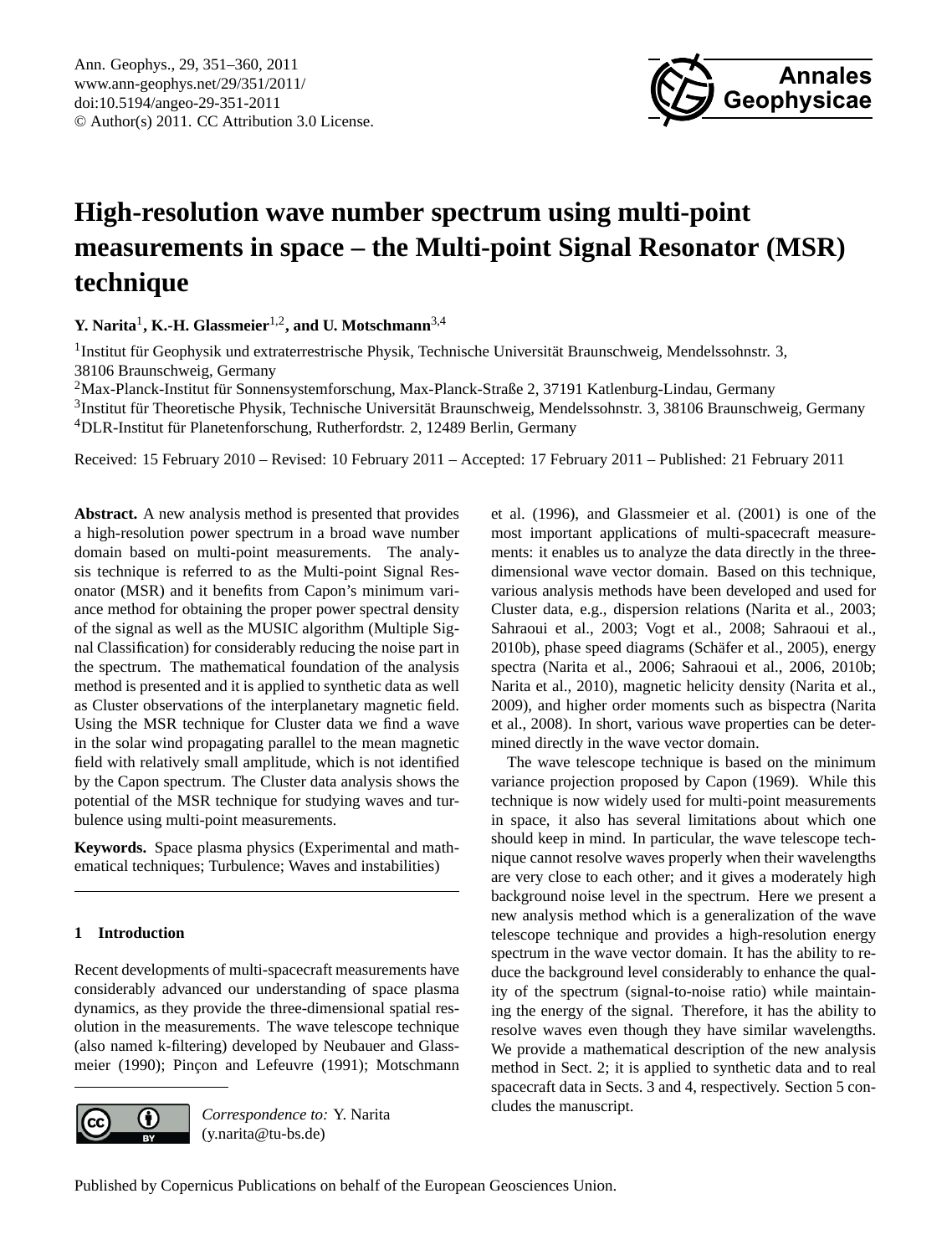The new analysis method is called the MSR technique (Multi-point Signal Resonator) and is essentially a combination of Capon's minimum variance estimator [\(Capon,](#page-7-0) [1969\)](#page-7-0) and the MUSIC algorithm (Multiple Signal Classification) developed by [Schmidt](#page-9-2) [\(1986\)](#page-9-2). These two estimators are briefly reviewed, and then the MSR technique is presented.

## **2.1 Capon's minimum variance method**

Suppose we have an array of  $L$  sensors and each sensor obtains a time series of signal such as a set of waves. While transforming the data from the temporal domain to the frequency domain is performed by Fourier transform such as FFT (Fast Fourier Transform), it is not an easy task to transform the data from the spatial coordinates into a broad wave number domain if the number of sampling points is too small in the spatial domain. Capon's method provides an estimator of the power spectrum in the frequency and wave vector domain using a limited number of measurement points. In Capon's method we first establish the measurement vector or the state vector S defined as

$$
\mathbf{S}(\omega) = \begin{pmatrix} S_1(\omega) \\ S_2(\omega) \\ \vdots \\ S_L(\omega) \end{pmatrix},\tag{1}
$$

where  $S_i(\omega)$  ( $i = 1, 2, \dots, L$ ) denotes the Fourier transformed data into the frequency domain  $\omega$  at the *i*-th sensor. For simplicity we consider a measurement of a scalar field such as density, temperature, or magnitude or any components of a vector. The cross spectral density (CSD) matrix **R** is constructed from the measurement vector as

$$
\mathbf{R}(\omega) = \langle \mathbf{S}(\omega) \mathbf{S}(\omega)^\dagger \rangle. \tag{2}
$$

Here the angular bracket denotes the statistical average and the dagger is the operation of Hermitian conjugate. This is an  $L \times L$  matrix and the task is to reduce the matrix into a scalar power using a suitable projection or weight vector  $\boldsymbol{w}$ such that the projected quantity provides an estimator of the wave power in the frequency and wave vector domain,

$$
P(\omega, k) = \mathbf{w}^{\dagger} \mathbf{R}(\omega) \mathbf{w}.
$$
 (3)

The essence of Capon's method is to use the Lagrangian multiplier method to minimize the wave power (that is to minimize the background level in the spectrum) while maintaining the gain along the scanning direction or the wave vector (unit gain constraint):

minimize  $P(\omega, k)$  subject to  $|\mathbf{w}^{\dagger} \cdot \mathbf{h}| = 1$ .

Here  $h$  denotes the steering vector which has the information on the wave vector,

$$
h(k) = \begin{pmatrix} e^{ik \cdot r_1} \\ e^{ik \cdot r_2} \\ \vdots \\ e^{ik \cdot r_L} \end{pmatrix} . \tag{4}
$$

The constraint optimization problem can be solved analytically [\(Capon,](#page-7-0) [1969;](#page-7-0) [Haykin,](#page-8-12) [1991\)](#page-8-12), and the weight vector is obtained as

$$
\mathbf{w}(\omega,k) = \frac{\mathbf{R}^{-1}(\omega)h(k)}{h^{\dagger}(k)\mathbf{R}^{-1}(\omega)h(k)}.
$$
\n(5)

It is worthwhile to note that the weight vector is a function of the frequency  $\omega$  and the wave vector **k** and it is determined by the measurement itself through the state vector  $S(\omega)$ . The estimator of the wave power in Capon's method is hence given as

$$
P_{\mathcal{C}}(\omega, k) = \frac{1}{\boldsymbol{h}^{\dagger}(k)\mathbf{R}^{-1}(\omega)\boldsymbol{h}(k)}.
$$
\n(6)

As an example, Fig. [1](#page-2-0) displays synthetic magnetic field data (represented as time series plots) at four distinct points in an irregular, one-dimensional array (located at 100, 180, 290, and 375 km on the array axis). The data exhibits a plane wave with period 30 s and wavelength 300 km with smallamplitude, random, isotropic fluctuations (as noise) added to the wave. The Capon's method is applied to the four-point synthetic data set and the wave number spectrum is obtained (Fig. [2,](#page-2-1) dotted curve). The Capon's spectrum displays a peak at the signal wave number (0.021 rad km−<sup>1</sup> ). The noise field is barely visible in the time series as ripples on top of the plane wave, but this causes a higher background level in the Capon spectrum. All the synthetic data used in the test of the analysis method consist of plane waves as signal and smallamplitude, random and isotropic fluctuating field as noise.

In Capon's method the wave power is optimized to give the squared amplitude of the signal and it does not require a priori the knowledge of the number of signals. Therefore the method is of wide use. On the other hand, the estimated power still exhibits a higher background level compared to that of the MSR technique (solid curve, discussed later). The reason for the relatively higher background level in the Capon's spectrum stems from the fact that smallest eigenvalues (which may be referred to as the noise floor) in the CSD matrix contribute to the projection, i.e., due to the finite signal-to-noise ratio in the data. [Tjulin et al.](#page-9-3) [\(2005\)](#page-9-3) also pointed out that the analytic solutions of the Capon method still show that even if the signal consists of a single plane wave, the resulting wave number spectrum is broadened. The eigenvector-based projection such as the MUSIC algorithm makes use of the orthogonality of eigenvectors in order to enhance the signal-to-noise ratio in the spectrum. Relationship between the Capon's method and the eigenvector-based spectra are discussed in great detail by [Haykin](#page-8-12) [\(1991\)](#page-8-12).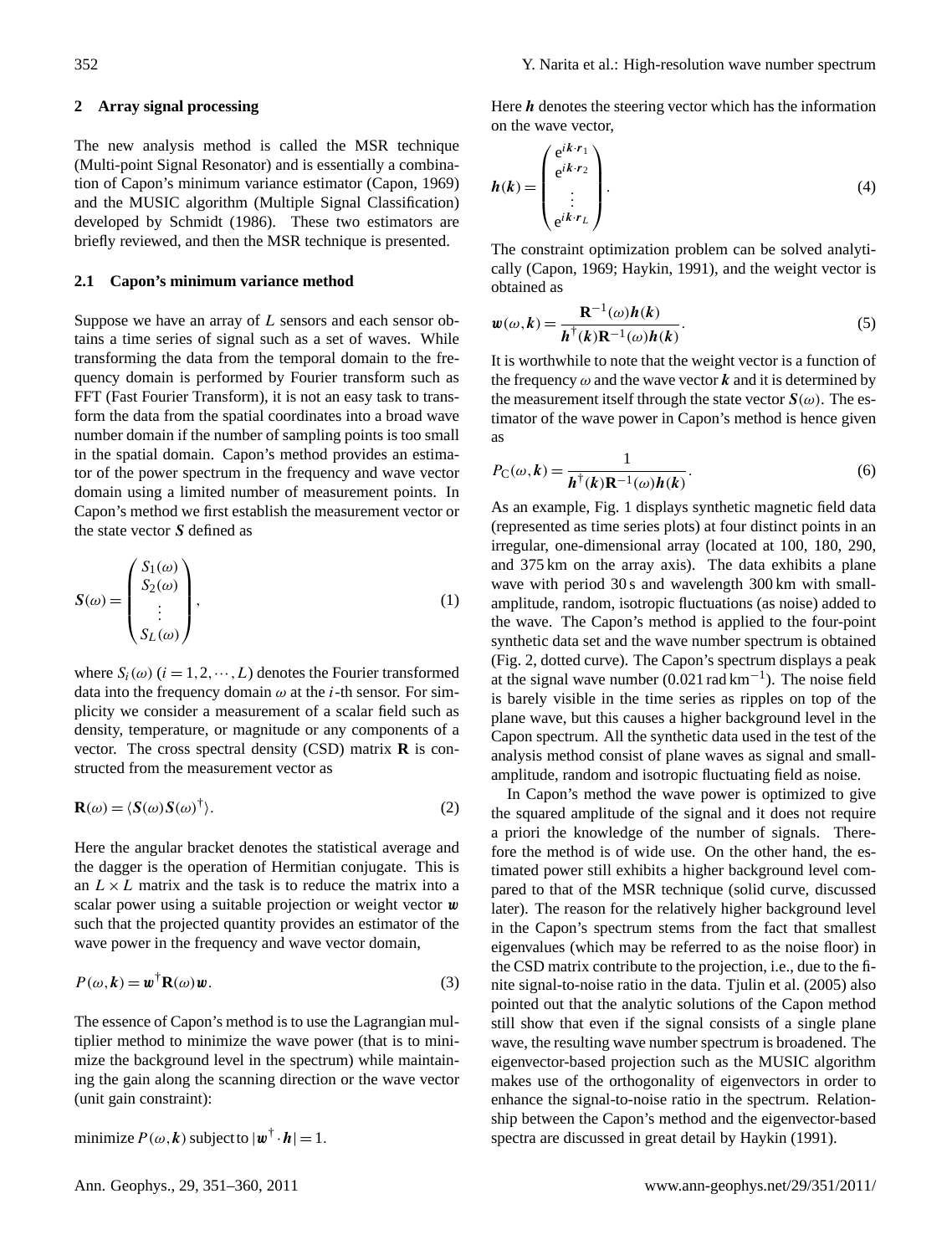

<span id="page-2-0"></span>**Fig. 1.** Synthetic scalar magnetic field data at four points. The data set is used for Capon's method and the MSR technique displayed in Fig. [2.](#page-2-1)

## **2.2 Eigenvector analyses and the MUSIC algorithm**

It was discussed by [Samson](#page-8-13) [\(1983a](#page-8-13)[,b,](#page-9-4) [1995\)](#page-9-5) and [Schmidt](#page-9-2) [\(1986\)](#page-9-2) that eigenvalues and eigenvectors of the CSD matrix can be used in analyzing multi-channel data. The MU-SIC algorithm [\(Schmidt,](#page-9-2) [1986\)](#page-9-2) suppresses the noise contribution considerably, providing a sharp contrast between the signal power and the noise level in the spectrum by investigating the eigenvector structure of the CSD matrix. [Samson](#page-9-6) [et al.](#page-9-6) [\(1990\)](#page-9-6) applied the MUSIC method to obtain the twodimensional wave number spectra for ground-based radar observations of gravity waves. The MUSIC algorithm assumes that the data contains signal and noise such that the CSD matrix can be decomposed into these two parts. The state vector is therefore interpreted as a combination of the signal term and the noise term:

$$
\begin{pmatrix}\nS_1(\omega) \\
S_2(\omega) \\
\vdots \\
S_L(\omega)\n\end{pmatrix} = \begin{pmatrix}\ne^{i k_1 r_1} & \cdots & e^{i k_M r_1} \\
\vdots & \ddots & \vdots \\
e^{i k_1 r_L} & \cdots & e^{i k_M r_L}\n\end{pmatrix} \begin{pmatrix}\nQ_1(\omega, k_1) \\
Q_2(\omega, k_2) \\
\vdots \\
Q_M(\omega, k_M)\n\end{pmatrix} + \begin{pmatrix}\nN_1(\omega) \\
N_2(\omega) \\
\vdots \\
N_L(\omega)\n\end{pmatrix},
$$
\n(7)

which we write symbolically as

 $S = A \, Q + N.$  (8)



<span id="page-2-1"></span>**Fig. 2.** Top: Capon-spectrum in the wave number domain determined by four-point measurement of synthetic scalar magnetic field data shown in Fig. [1](#page-2-0) (dotted curve); the MSR spectrum for the same data set (solid curve). Bottom: Spectrum determined by the normalized, extended-MUSIC algorithm for the same data set. The vertical bar represents the confidence interval.

In the MUSIC algorithm the noise is assumed to be isotropic, random fluctuating field. The symbol  $Q$  represents the  $M$ true signals in the data and it is transmitted to the measurement of S through the matrix **A**; N represents the noise at each sensor. It can be shown that the CSD matrix becomes decomposed into the signal term and the noise term, too, as

$$
\mathbf{R} = \mathbf{A} \langle \mathbf{Q} \mathbf{Q}^{\dagger} \rangle \mathbf{A}^{\dagger} + \sigma^2 \mathbf{I}.
$$
 (9)

The eigenvalues and eigenvectors of **R** are denoted by  $\lambda_1 \geq$  $\lambda_2 \geq \cdots \geq \lambda_L$  and  $e_1, e_2, \cdots, e_L$ , respectively. For the noise part the eigenvalues are given as  $\lambda_{M+1} = \lambda_{M+2} = \cdots = \lambda_L =$  $\sigma^2$ . We split the eigenvectors of the CSD matrix **R** into the signal subspace  $\mathbf{E}_s = [\boldsymbol{e}_1, \boldsymbol{e}_2, \cdots, \boldsymbol{e}_M]$  and the noise subspace  $$ 

The power estimation in the MUSIC method is given as

$$
P_{\mathbf{M}}(\omega,\mathbf{k}) = \frac{1}{|\mathbf{h}^{\dagger}(\mathbf{k})\mathbf{E}_n(\omega)|^2}
$$
(10)

$$
=\frac{1}{\mathbf{h}^{\dagger}(\mathbf{k})\mathbf{E}_n(\omega)\mathbf{E}_n^{\dagger}(\omega)\mathbf{h}(\mathbf{k})},\qquad(11)
$$

www.ann-geophys.net/29/351/2011/ Ann. Geophys., 29, 351[–360,](#page-0-0) 2011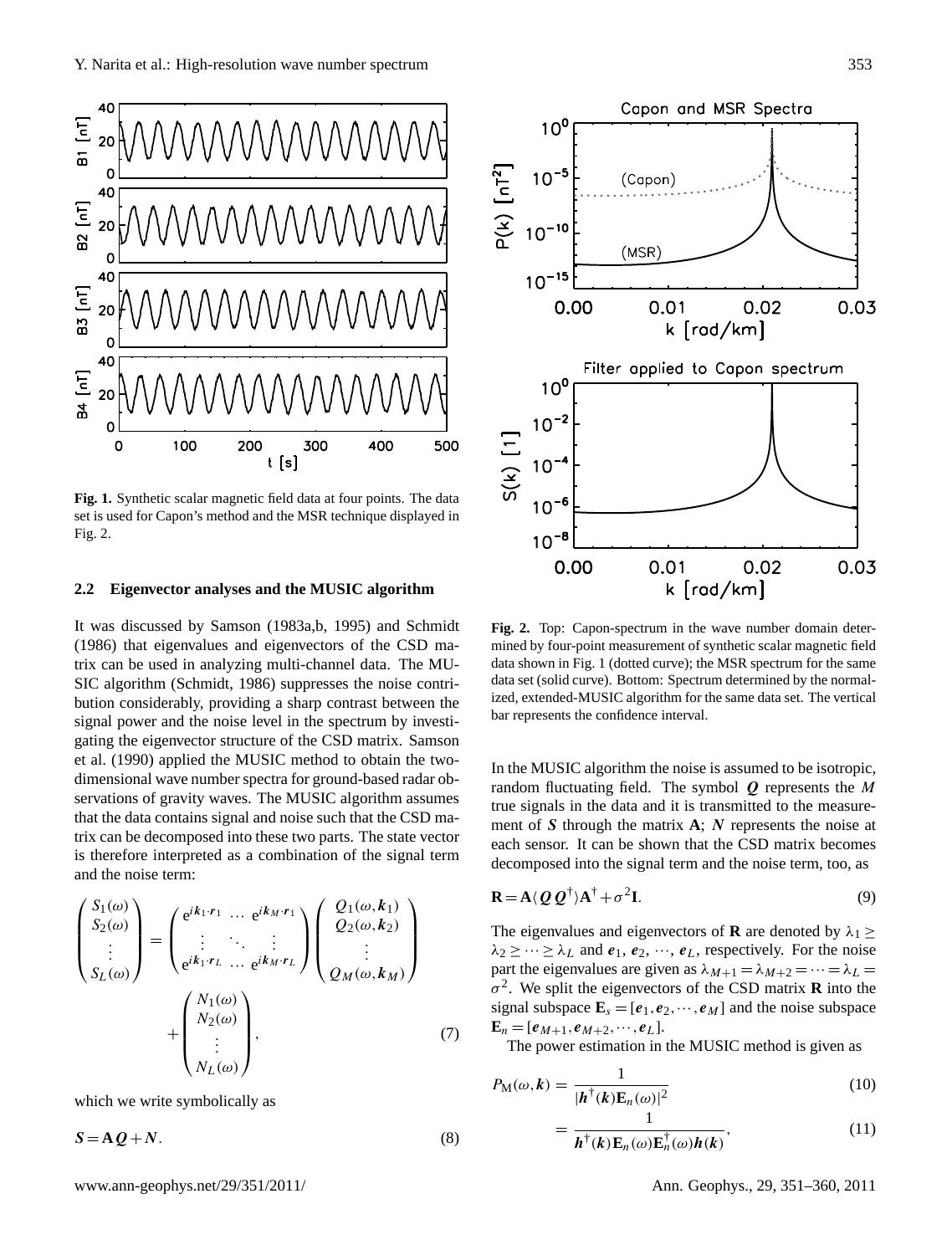<span id="page-3-0"></span>which makes use of the orthogonality between the steering vector  $h(k_i)$  ( $i = 1, \dots, M$ ) and the eigenvector for the noise part  $e_j$  ( $j = M + 1, \dots, L$ ):

$$
\boldsymbol{h}^{\dagger}(\boldsymbol{k}_i) \cdot \boldsymbol{e}_j(\omega) = 0. \tag{12}
$$

Equation [\(12\)](#page-3-0) represents the noise reduction or filtering procedure performed in the both frequency and wave vector domain.

The MUSIC spectrum is also expressed as

$$
P_{\mathbf{M}}(\omega, \mathbf{k}) = \frac{1}{\mathbf{h}^{\dagger}(\mathbf{k}) \mathbf{F}(\omega) \mathbf{L} \mathbf{F}^{\dagger}(\omega) \mathbf{h}(\mathbf{k})},\tag{13}
$$

where **F** is the eigenvector matrix of **R** sorted after the magnitude of eigenvalues in the descending order:

$$
\mathbf{F} = [\mathbf{E}_s \mathbf{E}_n] = [\boldsymbol{e}_1 \cdots \boldsymbol{e}_M \boldsymbol{e}_{M+1} \cdots \boldsymbol{e}_L]. \tag{14}
$$

The matrix **F** is an arrangement of the eigenvectors of the CSD matrix, sorting the signal-associated eigenvectors on the left side in the matrix and the noise-associated eigenvectors on the right side. The matrix **L** is a diagonal matrix and is defined as

$$
\mathbf{L} = \text{diag}(\underbrace{0, \cdots, 0}_{M}, \underbrace{1, \cdots, 1}_{L-M}).
$$
\n(15)

The MUSIC algorithm is based on finding the eigenvectors associated with noise that are orthogonal to the steering vector with the signal wave vector. The spectrum estimated by the MUSIC algorithm uses the product of the noise eigenvectors and the steering vectors and therefore the method gives the spectrum in the dimensionless unit. It should also be noted that the MUSIC algorithm requires that the number of signals must be known in the analysis to extract the set of the eigenvectors associated with noise. One method to determine the number of signals is to investigate the noise floor of eigenvalues of the CSD matrix [\(Haykin,](#page-8-12) [1991\)](#page-8-12). We mean the number of signals by the number of wave vectors associated with signal. This has to be known at each frequency in the analysis. In the context of multi-spacecraft data analysis, the number of wave vectors or the wave modes must be known at each frequency. The problem of the number of signal sources to be known in the MUSIC algorithm has been addressed by [Choi et al.](#page-7-1) [\(1993\)](#page-7-1), who replaced the diagonal matrix **L** by  $\Lambda^{-n}$  with

$$
\mathbf{\Lambda}^{-n} = \text{diag}\left(\left(\frac{\lambda_1}{\lambda_L}\right)^{-n}, \left(\frac{\lambda_2}{\lambda_L}\right)^{-n}, \cdots, \left(\frac{\lambda_L}{\lambda_L}\right)^{-n}\right). \tag{16}
$$

Here the power  $-n$  is an adjustable parameter in the analysis that controls the asymptotic behavior of the matrix  $\Lambda^{-n}$  that becomes **L** in the limit  $n \to \infty$ . In other words, replacing the **L** matrix by the  $\Lambda^{-n}$  matrix automatically selects the noise subspace of the CSD matrix **R**. It should be noted that the procedure of the matrix replacement by  $\Lambda^{-n}$  does not stem

from a mathematical theory guaranteeing the better functionality of the technique, but it represents an intuitive picture of generalization of the **L** matrix to soften its sharp transition in the diagonal elements from zero to unity. Therefore, other extensions or generalizations are possible for the MUSIC algorithm.

[Choi et al.](#page-7-1) [\(1993\)](#page-7-1) found that even a small number of  $n$  such as  $n = 2$  can successfully reproduce the MUSIC spectrum without knowing the number of signal sources. We use  $n = 2$ in the applications presented in Sects. 3 and 4. The spectrum using the extended MUSIC algorithm is given as

$$
P_{\text{EM}}(\omega, k) = \frac{1}{\boldsymbol{h}^{\dagger}(k)\mathbf{F}(\omega)\Lambda^{-n}\mathbf{F}^{\dagger}(\omega)\boldsymbol{h}(k)}.
$$
 (17)

## **2.3 Multi-point Signal Resonator technique**

The MSR technique makes use of the Capon estimator as well as the extended MUSIC estimator. The notion of the MSR technique is as follows. We use Capon's estimator and obtain the power spectrum that provides the proper value of the spectrum at the signal wave number, and we use additionally the extended MUSIC spectrum with normalization as a dimensionless filter to make the signal-to-noise contrast of the Capon spectrum sharper while keeping the spectral peak values of the Capon spectrum. The power spectrum in the MSR technique is therefore given as

$$
P_{\text{MSR}}(\omega, \mathbf{k}) = \frac{1}{P_{\text{EM}0}} P_{\text{EM}}(\omega, \mathbf{k}) P_C(\omega, \mathbf{k})
$$
(18)

$$
= \frac{1}{P_{\text{EMO}}} \frac{1}{\boldsymbol{h}^{\dagger} \mathbf{F} \boldsymbol{\Lambda}^{-n} \mathbf{F}^{\dagger} \boldsymbol{h}} \frac{1}{\boldsymbol{h}^{\dagger} \mathbf{R}^{-1} \boldsymbol{h}}.
$$
 (19)

Here the factor  $P_{EM0}$  denotes the normalization factor. It is determined by the maximum value of the spectrum  $P_{EM}$ .

$$
P_{\text{EM}0} = \max(P_{\text{EM}}) \tag{20}
$$

In the MSR technique  $P_{EM}(\omega, k)/P_{EM0}$  serves as a filter that returns the value of unity at the signal wave number and almost zero otherwise (Fig. 2 bottom). An example of the MSR spectrum with comparison to the Capon spectrum is displayed in Fig. 2 top panel. It is worthwhile to note that the eigenvalues are based on estimates in real data, and we have therefore bias and variance: These parameters can be dependent on the number of degrees of freedom in the estimators. The spectral matrix should be statistically significant based on a larger number of degrees of freedom so that the eigenvalues are well determined. In practice (shown below), we split the time interval by 100 sub-intervals and average the spectral matrix over them. Assuming that the eigenvalues determined at each sub-interval follow the normal distribution, the confidence interval is determined by the degree of freedom [\(Jenkins and Watts,](#page-8-14) [1968\)](#page-8-14). The MSR technique assumes that the measured fluctuations represent a set of propagating waves. Therefore, a careful analysis is needed when analyzing wave properties almost at frequency zero. Otherwise the spectrum yields a spurious peak.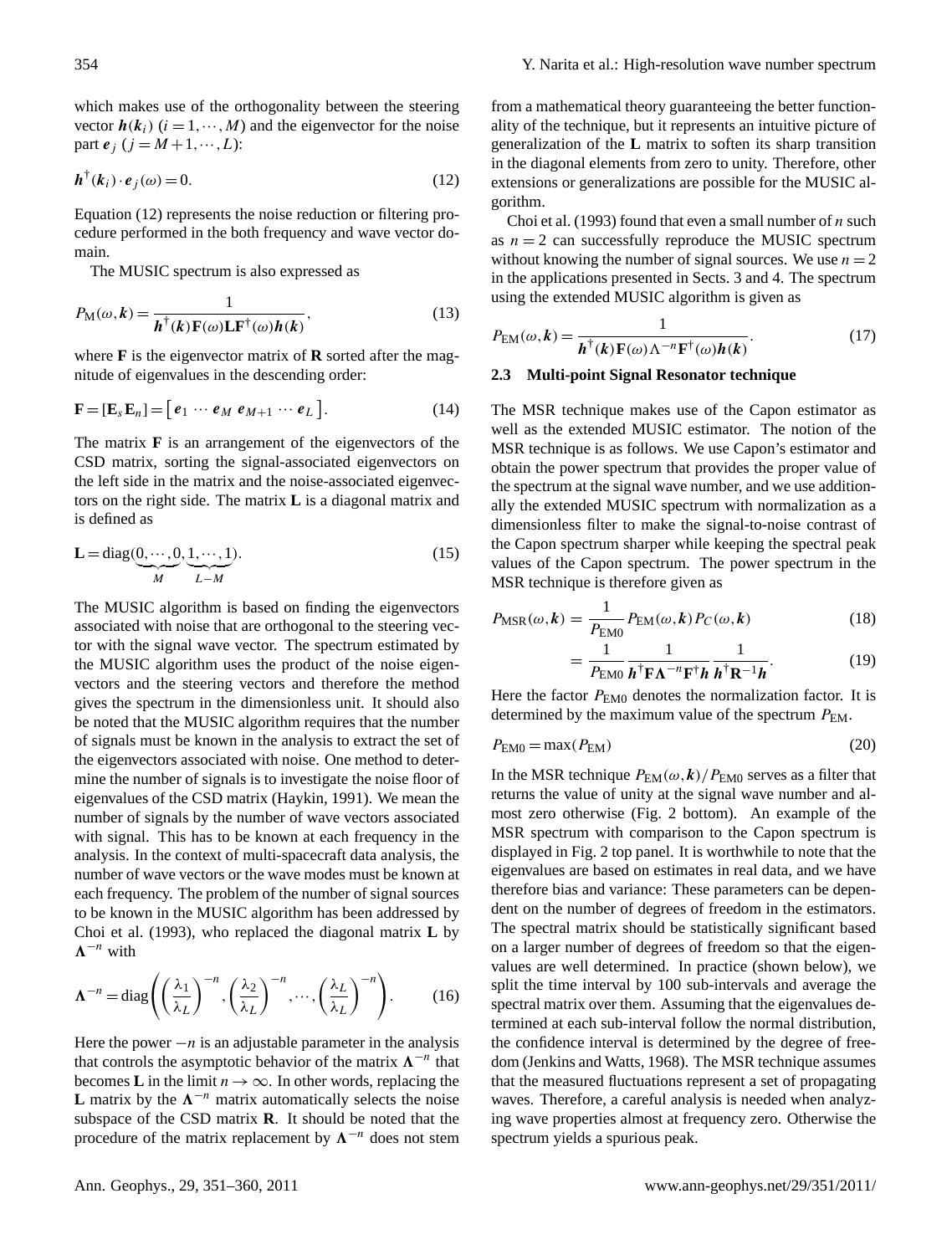

<span id="page-4-0"></span>**Fig. 3.** Capon and MSR spectra for the synthetic data.

The MSR technique can also be used for a measurement of vectors such as magnetic field. Furthermore, it is also possible to set the divergence-free condition as an additional constraint. The MSR technique for the vectorial magnetic field measurement can be written in the following fashion:

$$
\mathbf{P}_{\text{MSR}}(\omega,\mathbf{k}) = \frac{1}{P_{\text{EMO}}} \left[ \mathbf{V}^{\dagger} \mathbf{H}^{\dagger} \mathbf{F} \boldsymbol{\Lambda}^{-n} \mathbf{F}^{\dagger} \mathbf{H} \mathbf{V} \right]^{-1} \left[ \mathbf{V}^{\dagger} \mathbf{H}^{\dagger} \mathbf{R}^{-1} \mathbf{H} \mathbf{V} \right]^{-1} \tag{21}
$$

with

$$
\mathbf{R} = \langle S S^{\dagger} \rangle \tag{22}
$$

$$
S = \begin{pmatrix} \delta B(\omega, r_1) \\ \vdots \\ \delta B(\omega, r_L) \end{pmatrix}
$$
 (23)

$$
\mathbf{H} = \begin{pmatrix} \mathbf{I}e^{ik \cdot r_1} \\ \vdots \\ \mathbf{I}e^{ik \cdot r_L} \end{pmatrix}
$$
 (24)

$$
\mathbf{V} = \mathbf{I} + \frac{k k}{k^2}.\tag{25}
$$

The trace of the matrix  $P_{MSR}(\omega, k)$  gives the total fluctuation power:

$$
P_{\text{MSR}} = \text{tr} \, \mathbf{P}_{\text{MSR}}(\omega, k). \tag{26}
$$

## **3 Numerical tests**

To examine the quality of the MSR technique, three kinds of tests are presented using synthetic data. First, we examine if two waves can be resolved even though they have wavelengths close to each other and cannot be resolved in the Capon spectrum. Second, effect of uncertainty of sensor positions is investigated. Third, proportionality of energy of two waves in the spectrum is studied.



<span id="page-4-1"></span>**Fig. 4.** Another example of the Capon and MSR spectra for the synthetic data.

#### **3.1 Separation of two waves**

The MSR technique is applied to synthetic data and compared with Capon's technique as follows. We generate synthetic data of scalar magnetic field exhibiting two waves that have almost the same frequency but different wave numbers (the frequencies are 0.0333 Hz and 0.0335 Hz, and the wave numbers are  $0.021$  rad km<sup>-1</sup> and  $0.012$  rad km<sup>-1</sup> for the wave 1 and the wave 2, respectively). The synthetic waves are sampled at four spatial points with the same array configuration as presented in the previous section. The wave number spectra are evaluated from the four time series data sets using Capon's method (Fig. [3](#page-4-0) dotted line) and the MSR technique (solid line), respectively. Both methods show peaks in the spectra at the signal wave numbers, but the background level is much reduced in the MSR spectrum.

We then modify the values of the wave numbers in the synthetic data. The wave 2 has now the wave number  $0.020$  rad km<sup>-1</sup>, which is close to that of the wave 1. Figure [4](#page-4-1) displays the wave number spectra for this data set. The MSR spectrum can resolve two peaks, whereas Capon's spectrum exhibits a peak with a larger broadening. In Fig. [4,](#page-4-1) the wave number resolution is  $\Delta k = 1.0 \times 10^{-5}$  rad km<sup>-1</sup>, while the difference between the two signal wave numbers is  $1.0 \times 10^{-3}$  rad km<sup>-1</sup>. There are enough data points between the two peaks, and identifying the two signals is successful using the MSR technique. It is also worthwhile to note that the MSR technique gives the same spectral peak values as that of the Capon technique.

## **3.2 Effect of uncertainty of sensor positions**

Effect of uncertainty of sensor positions is investigated, as well. We use the data set of the numerical test 2 and determine the spectra for shifted sensor positions (that represents the uncertainty of sensor positions). Figure [5](#page-5-0) displays the peak wave numbers identified in the spectra as a function of the relative uncertainty of the sensor positions. When the positions are known accurately enough ( $\Delta r/r \le 1\%$ ), then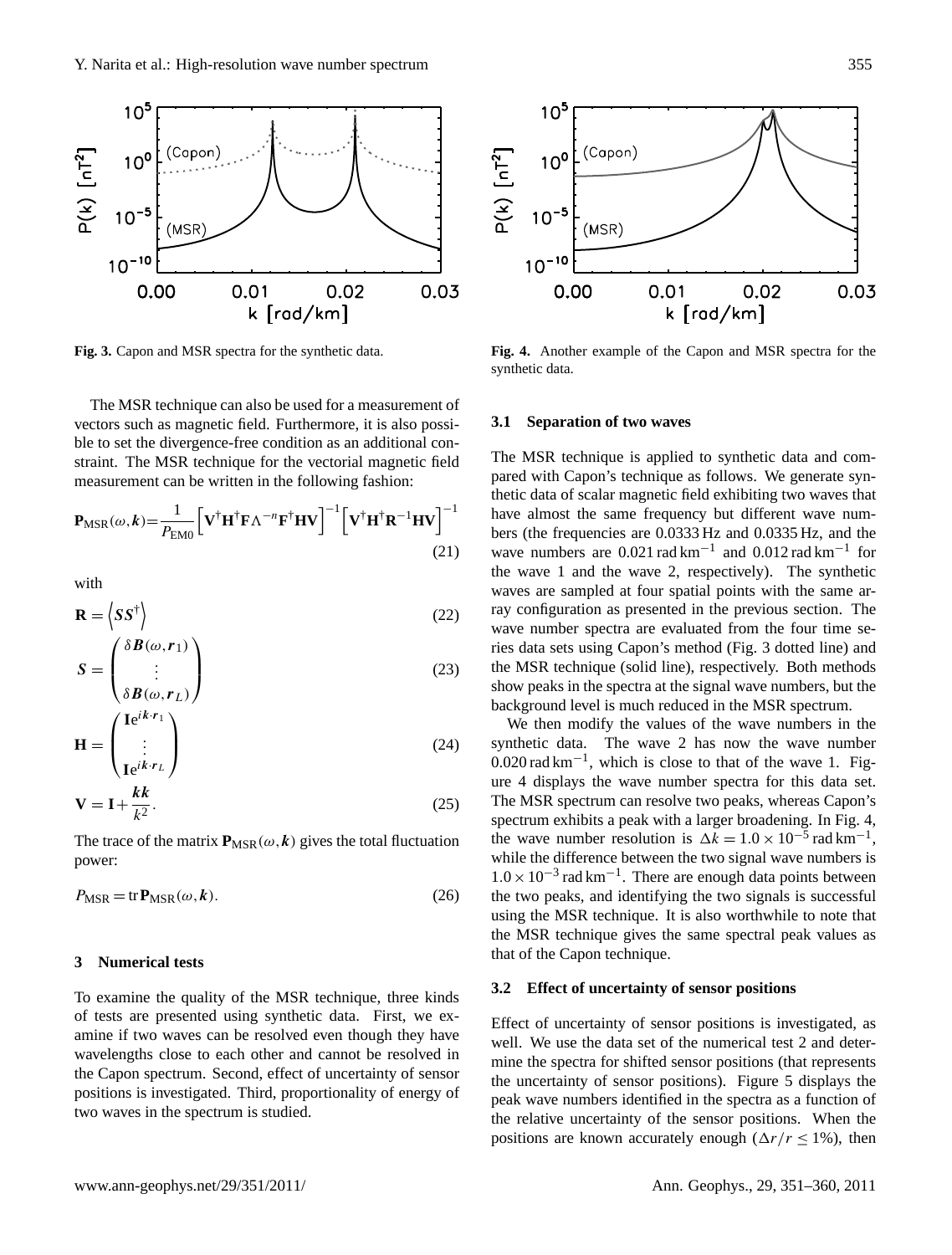

<span id="page-5-0"></span>**Fig. 5.** Identified peak wave numbers for the two wave components for shifted sensor positions for the data set used in Fig. [4.](#page-4-1) The xaxis is the relative uncertainty of the sensor position in percentage.



<span id="page-5-1"></span>**Fig. 6.** Wave number spectra for synthetic data with different ratios of fluctuation amplitudes between two waves: 1/2 (upper curve); 1/5 (middle curve), and 1/10 (lower curve).

the spectra exhibit peaks at almost the right wave numbers. For increasing uncertainty of the sensor position, the spectra exhibit a shift of the peaks toward lower wave numbers although the separation between the two wave numbers is still possible. At the position uncertainty 10% or larger, the peak shift becomes significant and the spectra do not exhibit the right wave numbers any more. Therefore, it is ideal that the sensor positions are accurately known and do not change during the measurement.

## **3.3 Proportionality in the spectrum**

We investigate the proportionality of the MSR spectrum. Here, we mean the proportionality by the proper order of peak values in the energy spectra, i.e., the spectrum should exhibit larger peak values for larger fluctuation amplitudes, otherwise a wrong order of the spectral peaks causes a distorted shape of the spectrum. We change the amplitude of the wave component 1 in the synthetic data for Fig. [4:](#page-4-1) 1/2, 1/5,



<span id="page-5-2"></span>**Fig. 7.** Time series of the magnetic field magnitude, the ion bulk speed and the ion number density in the solar wind measured by Cluster-1 spacecraft.

and 1/10 of that of the wave component 2. In the ideal case, the spectra should exhibit peaks with the ratios 1/4, 1/25, and 1/100, respectively. The MSR spectra are displayed in Fig. [6.](#page-5-1) We find that the order of the spectral peaks is the same as the inputs (i.e., larger peak values for larger fluctuation amplitudes) but on the other hand the ratios of the spectral peaks tend to be emphasized roughly by the square of the ideal energy ratios ( $O(10^{-1})$ ,  $O(10^{-3})$ , and  $O(10^{-5})$ , respectively). Therefore, our technique can qualitatively reconstruct the shape of the wave number spectrum, but a further correction method is needed for quantitative analysis.

### **4 Application to spacecraft data**

The MSR technique is applied to the observation of magnetic field fluctuations in the solar wind performed by four Cluster spacecraft [\(Escoubet et al.,](#page-8-15) [2001;](#page-8-15) [Balogh et al.,](#page-7-2) [2001\)](#page-7-2) in the time interval from 14:15 to 14:45 UT on 12 February 2002 (Fig. [7\)](#page-5-2). This time exhibits a good example in which two waves are identified by the MSR technique while they cannot be seen by the Capon method. We chose the interval for several reasons: (1) a good quality of tetrahedron with spacecraft separation about 100 km in order to minimize the distortion of energy distribution caused by an irregular tetrahedral configuration of Cluster [\(Sahraoui et al.,](#page-8-16) [2010a\)](#page-8-16), (2) stationary fluctuation such that the mean fields are regarded as almost constant, and (3) small variation of flow velocity to improve the accuracy of the Doppler correction. The mean magnetic field strength is about 6.3 nT and the mean flow speed and density are  $512 \text{ km s}^{-1}$  and  $3.3 \text{ cm}^{-3}$ , respectively.

Fluctuations in the solar wind are believed to be in a fully developed turbulent state, as energy spectra of both magnetic field and flow velocity fluctuations typically exhibit an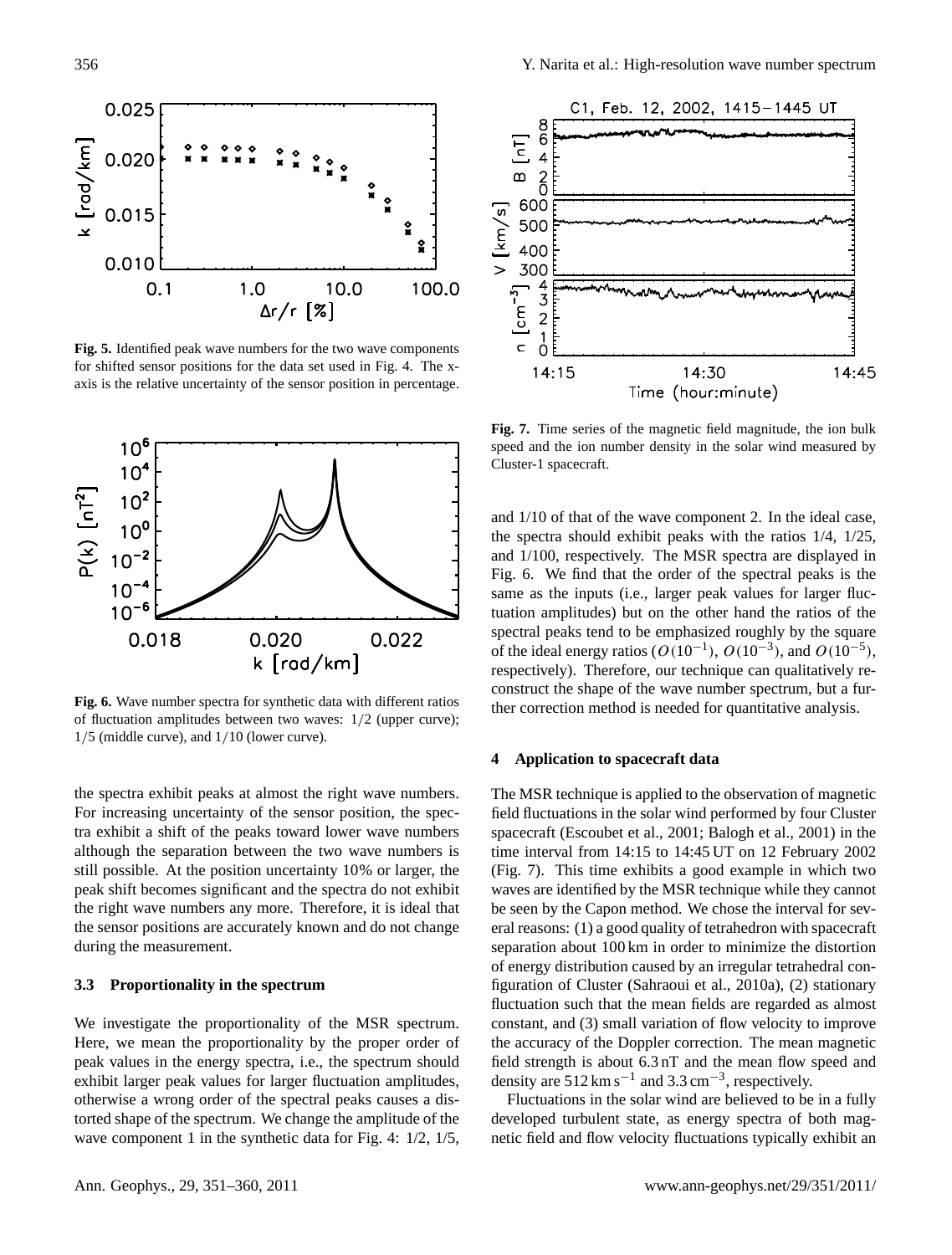

<span id="page-6-0"></span>**Fig. 8.** Frequency spectrum of the magnetic field fluctuation for the time interval shown in Fig. [7.](#page-5-2)

power-law curve in the frequency domain [\(Coleman,](#page-8-17) [1968;](#page-8-17) [Matthaeus and Goldstein,](#page-8-18) [1982;](#page-8-18) [Matthaeus et al.,](#page-8-19) [1982;](#page-8-19) [Marsch and Tu,](#page-8-20) [1990;](#page-8-20) [Podesta et al.,](#page-8-21) [2007\)](#page-8-21), which is reminiscent of the inertial-range spectrum of turbulence in Kolmogorov theory with the power-law index close to −5/3. At frequency near around 0.1 Hz to 1 Hz, measurements further show a spectral breakpoint. The spectrum becomes a steeper power-law above these frequencies [\(Leamon et al.,](#page-8-22) [1998;](#page-8-22) [Smith et al.,](#page-9-7) [2006;](#page-9-7) [Alexandrova et al.,](#page-7-3) [2008\)](#page-7-3) and is characterized by the index steeper than −2 [\(Behannon,](#page-7-4) [1978;](#page-7-4) [Denskat et al.,](#page-8-23) [1983;](#page-8-23) [Goldstein et al.,](#page-8-24) [1994;](#page-8-24) [Leamon et al.,](#page-8-22) [1998;](#page-8-22) [Bale et al.,](#page-7-5) [2005\)](#page-7-5). Recent analyses of data from the multi-spacecraft Cluster mission have shown that magnetic spectra in the range between 0.5 Hz and 20 Hz scale with the index −2 to −3 [\(Sahraoui et al.,](#page-8-25) [2009;](#page-8-25) [Kiyani et al.,](#page-8-26) [2009;](#page-8-26) [Alexandrova et al.,](#page-7-6) [2009\)](#page-7-6), and suggest that there is a second breakpoint with still more steeply decreasing spectra at frequencies beyond 20 Hz.

The frequency spectrum of the magnetic field in the analyzed time interval (Fig. [8\)](#page-6-0) exhibits the inertial-range spectrum at lower frequencies and the steeper spectral curve above the spectral break at about 0.3 Hz. We focus on the wave field at 0.15 Hz, representing the high-frequency limit of the inertial range, for the wave analysis using the Capon and MSR techniques. It is shown that magnetic field fluctuations at this frequency exhibit two distinct wave vectors that can be resolved using the MSR technique while they cannot be separated clearly by the Capon method. The total length of time interval used in the analysis is 30 min with the time resolution 0.2 s. We split the total interval into 100 sub-intervals with the length 4096 data points for statistical significance in the analysis. The sub-interval is 819.2 s long, while we investigated the fluctuation at the period 6.7 s (at 0.15 Hz). The ratio of the wave period to the length of the sub-interval is about 1/123.

Figure [9](#page-7-7) displays two energy distributions in the wave vector domain at this frequency. The spectra are determined by

the Capon method (left panel) and the MSR technique (right panel), respectively. The 3-D wave-vector spectra are projected into three planes  $(k_x-k_y)$ , and  $k_x-k_z$ , and  $k_y-k_z$ ) in the MFA (mean field aligned) coordinate system (spanned by the mean magnetic field in the z-direction and the flow velocity direction in the x-z-plane). For projection we summed the spectrum over the wave numbers perpendicular to the respective planes. The Capon spectrum exhibits a peak at the wave vector about (0.0022, 0.0005, 0.0000) rad km−<sup>1</sup> (wave 1) as well as two extended structures, one along the y-axis and the other nearly in the positive z-direction with slight inclination to the negative x-direction. The MSR spectrum exhibits a peak around this wave vector, but it also shows another peak at the wave vector about  $(-0.0010, -0.0010,$  $0.0058$ ) rad km<sup>-1</sup> (wave 2). The overall shape of the spectrum looks similar to each other, but the existence of the secondary peak can be clearly identified by the MSR technique. It is difficult to identify the secondary peak in the Capon spectrum. It can also be seen that the noise level is much reduced and the spectral shape is sharper in the MSR technique.

Using the two wave vectors obtained by the MSR technique, frequencies and phase speeds of the waves are estimated in the plasma rest frame by correcting for the Doppler shift. Table 1 summarized the wave numbers, propagation angles from the mean magnetic field direction, the rest-frame frequencies and phase speeds, respectively. We find that the wave 1, characterized by quasi-perpendicular wave vector to the mean magnetic field, has a very small frequency and phase speed in the plasma rest frame. However, the uncertainty of the wave vector determination and the large flow velocity causes a large uncertainty in computing the rest-frame properties and the accurate frequency and phase speed cannot be obtained in the analysis. Therefore it is not clear if the wave 1 really represents a convected spatial structure or a propagating wave. The wave 2, on the other hand, exhibits a parallel wave vector and the rest-frame frequency and phase speed were determined as  $0.45 \text{ rad s}^{-1}$  and  $76 \text{ km s}^{-1}$  within the accuracy about 40–50%. It is interesting that the phase speed of the wave 2 is close to the Alfvén speed at about 75 km s<sup>-1</sup>. Considering the factor cos $\theta_{kB}$  for oblique propagation, the Alfvén wave phase speed is estimated as about 72 km s<sup>-1</sup>. Though the uncertainty of the phase speed determined in the analysis is still relatively large, the agreement between the two speeds is suggestive of the the existence of the Alfvén wave in the solar wind.

## **5 Conclusions**

In this paper we have presented a new, high-resolution wave vector analysis method particularly for multi-spacecraft data. The concept of the analysis method is an extension of Capon's technique by using the eigenvector analysis of the MUSIC algorithm as a filtering function. The problem of the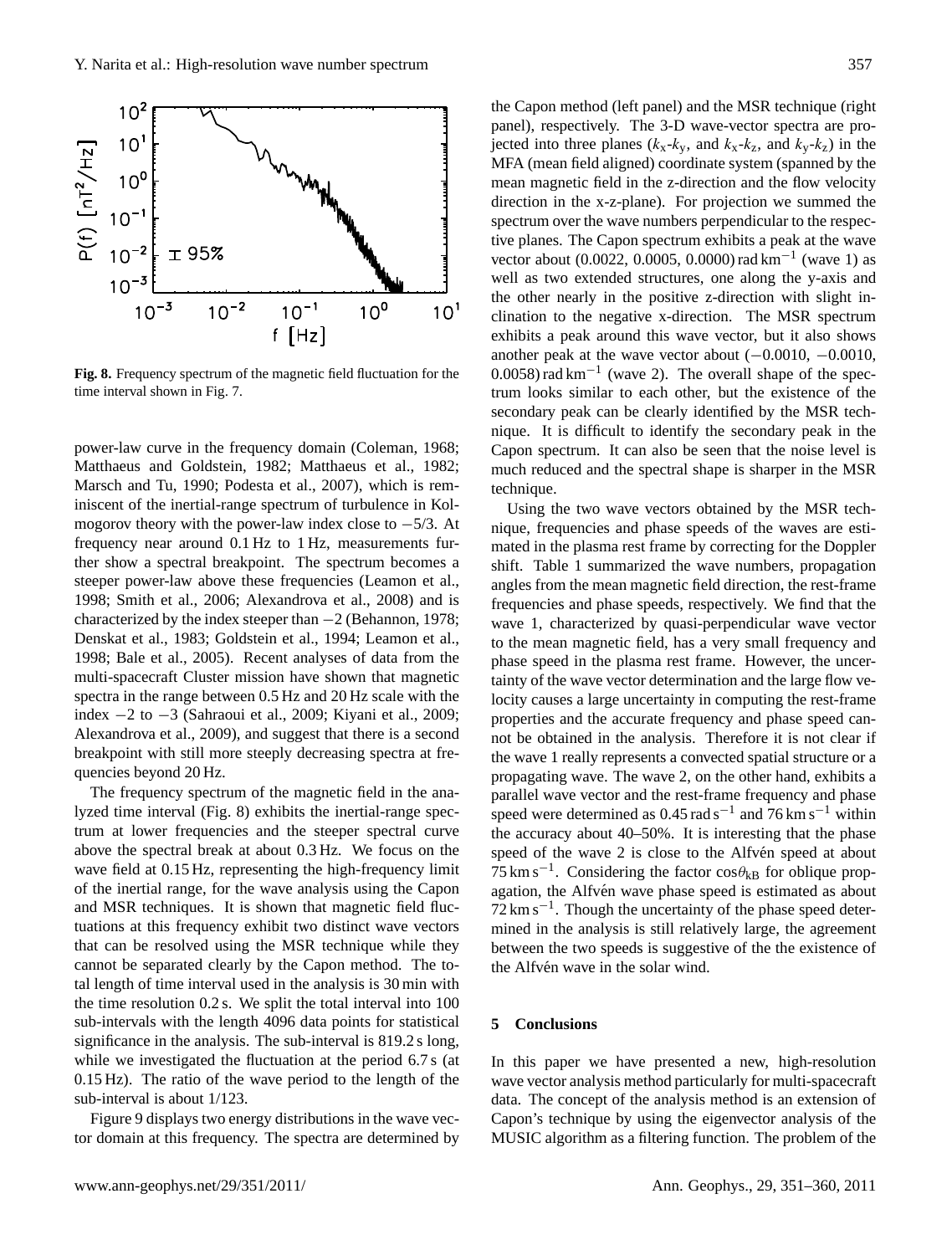

<span id="page-7-7"></span>**Fig. 9.** 3-D energy distributions in the wave vector domain in the mean-field-aligned coordinate system at frequency 0.15 Hz, determined by Capon's method (left) and the MSR technique (right). In this coordinate system the  $k_z$ -axis (vertical axis) points to the direction of the mean magnetic field, and the  $k_x-k_z$  plane is spanned by the mean field and the flow velocity direction. The 3-D spectrum is represented using projection into 3 planes: it is summed over the wave vector component perpendicular to the respective planes. The vertical bar at color scale represent the 95% confidence interval.

**Table 1.** Wave properties at spacecraft-frame frequency 1.5 Hz: wave number  $k$ , angle between the wave vector and the mean magnetic field  $\theta_{kB}$ , frequency in the plasma rest frame  $\omega_{rest}$ , and phase speed in the rest frame  $v_{\text{ph}}$ .

|        | rad $km^{-1}$       | $\theta_{k}$ R<br>degree | $\omega_{\text{rest}}$<br>rad $s^{-1}$ | $v_{\rm ph}$<br>$km s^{-1}$ |
|--------|---------------------|--------------------------|----------------------------------------|-----------------------------|
| Wave 1 | $0.0023 \pm 0.0003$ | $90 + 13$                | $0.00 + 0.17$                          | $2 + 48$                    |
| Wave 2 | $0.0060 \pm 0.0003$ | $14 + 3$                 | $0.45 \pm 0.17$                        | $76 + 33$                   |

MUSIC algorithm that the number of signals must be known can be solved by using the eigenvalue ratios as proposed by [Choi et al.](#page-7-1) [\(1993\)](#page-7-1). While Capon's technique is already widely applied to Cluster data and is certainly a useful wave analysis method, the MSR technique offers further improvements in two points: significantly reduced background level of the spectra, and the capability of identifying wave components that have similar wavelengths. The MSR technique was applied to the synthetic magnetic field data as well as the Cluster observation of magnetic field fluctuations in the solar wind. We have found a wave component in the solar wind that is propagating parallel to the mean magnetic field at about the Alfvén speed. This wave was not found in the Capon spectrum. The MSR technique offers further improvements in performing dispersion relation analysis and spectral analysis in a broad wave vector domain. Finally, this method can be applied to characterizing fluctuations in various regions of space plasma. Magnetosheath, for example, would be a good place to use our mehod, where mirror mode fluctuations are known to present and separion between signal of interest and noise (unwanted fluctuations) is important.

*Acknowledgements.* This work was financially supported by Bundesministerium für Wirtschaft und Technologie and Deutsches Zentrum für Luft- und Raumfahrt, Germany, under contract 50 OC 0901.

Topical Editor R. Nakamura thanks F. Sahraoui, J. C. Samson, and another anonymous referee for their help in evaluating this paper.

## **References**

- <span id="page-7-3"></span>Alexandrova, O., Carbone, V., Veltri, P., and Sorriso-Valvo, L.: Small-scale energy cascade of the solar wind turbulence, Astrophys. J., 674, 1153–1157, 2008.
- <span id="page-7-6"></span>Alexandrova, O., Saur, J., Lacombe, C., Mangeney, A., Mitchell, J., Schawartz, S. J., and Rober, P.: Universality of solar wind turbulent spectrum from MHD to electron scale, Phys. Rev., Lett., 103 165003, 2009.
- <span id="page-7-5"></span>Bale, S. D., Kellogg, P. J., Mozer, F. S., Horbury, T. S., and Reme, H.: Measurement of the electric fluctuation spectrum of magnetohydrodynamic turbulence, Phys. Rev. Lett., 94, 215002, 2005.
- <span id="page-7-2"></span>Balogh, A., Carr, C. M., Acuña, M. H., Dunlop, M. W., Beek, T. J., Brown, P., Fornacon, K.-H., Georgescu, E., Glassmeier, K.- H., Harris, J., Musmann, G., Oddy, T., and Schwingenschuh, K.: The Cluster Magnetic Field Investigation: overview of in-flight performance and initial results, Ann. Geophys., 19, 1207–1217, [doi:10.5194/angeo-19-1207-2001,](http://dx.doi.org/10.5194/angeo-19-1207-2001) 2001.
- <span id="page-7-4"></span>Behannon, K. W.: Heliocentric distance dependence of the interplanetary magnetic field, Rev. Geophys., 16, 125–145, 1978.
- <span id="page-7-0"></span>Capon, J.: High resolution frequency-wavenumber spectrum analysis, Proc. IEEE, 57, 1408–1418, 1969.
- <span id="page-7-1"></span>Choi, J., Song, I., and Kim, H. M.: On estimating the direction of arrival when the number of signal sources is unknown, Signal Process., 34, 193–205, 1993.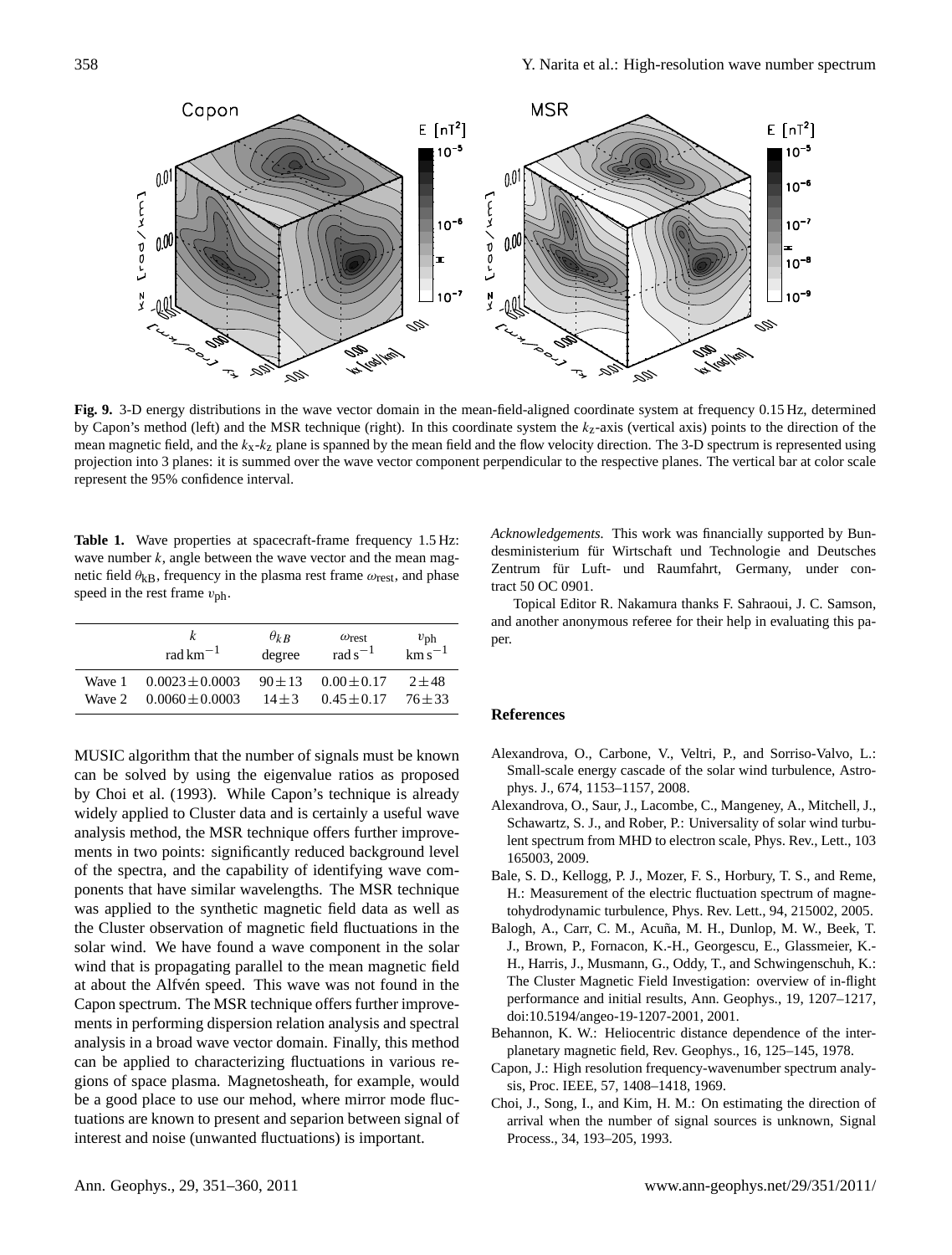- <span id="page-8-17"></span>Coleman Jr., P. J.: Turbulence, viscosity, and dissipation in the solar-wind plasma, Astrophys. J., 153, 371–388, 1968.
- <span id="page-8-23"></span>Denskat, K. U., Beinroth, H. J., and Neubauer, M. F.: J. Geophys – Zeitschrift für Geophys., 54, 60–67, 1983.
- <span id="page-8-15"></span>Escoubet, C. P., Fehringer, M., and Goldstein, M.: Introduction The Cluster mission, Ann. Geophys., 19, 1197–1200, [doi:10.5194/angeo-19-1197-2001,](http://dx.doi.org/10.5194/angeo-19-1197-2001) 2001.
- <span id="page-8-3"></span>Glassmeier, K.-H., Motschmann, U., Dunlop, M., Balogh, A., Acuña, M. H., Carr, C., Musmann, G., Fornaon, K.-H., Schweda, K., Vogt, J., Georgescu, E., and Buchert, S.: Cluster as a wave telescope – first results from the fluxgate magnetometer, Ann. Geophys., 19, 1439–1447, [doi:10.5194/angeo-19-1439-](http://dx.doi.org/10.5194/angeo-19-1439-2001) [2001,](http://dx.doi.org/10.5194/angeo-19-1439-2001) 2001 (correction in 21, 1071, 2003).
- <span id="page-8-24"></span>Goldstein, M. L., Roberts, D. A., and Fitch, A. C.: Properties of the fluctuating magnetic helicity in the inertial and dissipation ranges of solar wind turbulence, J. Geophys. Res., 99, 11519– 11538, 1994.
- <span id="page-8-12"></span>Haykin, S.: Adaptive filter theory (2nd. ed.), chap. 10–11, Prentice Hall information and system science series, Prentice-Hall Inc., New Jersey, 1991.
- <span id="page-8-14"></span>Jenkins, G. M. and Watts, D. G.: Spectral analysis and its applications, pp. 313–317, Holden-Day, San Francisco, 1968.
- <span id="page-8-26"></span>Kiyani, K. H., Chapman, S. C., Khotyaintsev, Y. V., Dunlop, M. W., and Sahraoui, F.: Global scale-invariant dissipation in collisionless plasma turbulence, Phys. Rev. Lett., 103, 075006, 2009.
- <span id="page-8-22"></span>Leamon, R. J., Smith, C. W., Ness, N. F., Matthaeus, W. H., and Wong, H. K.: Observational constraints on the dynamics of the interplanetary magnetic field dissipation range, J. Geophys. Res., 103, 4775–4787, 1998.
- <span id="page-8-20"></span>Marsch, E. and Tu, C.-Y.: On the radial evolution of MHD turbulence in the inner heliosphere, J. Geophys. Res., 95, 8211–8229, 1990.
- <span id="page-8-18"></span>Matthaeus, W. H. and Goldstein, M. L.: Measurement of the rugged invariants of magnetohydrodynamic turbulence in the solar wind J. Geophys. Res., 87, 6011–6028, 1982.
- <span id="page-8-19"></span>Matthaeus, W. H., Goldstein, M. L., and Smith, C.: Evaluation of magnetic helicity in homogeneous turbulence, Phys. Rev. Lett., 48, 1256–1259, 1982.
- <span id="page-8-2"></span>Motschmann, U., Woodward, T. I., Glassmeier, K. H., Southwood, D. J., and Pincon, J. L.: Wavelength and direction filtering by magnetic measurements at satellite arrays: Generalized minimum variance analysis, J. Geophys. Res., 101, 4961–4966, 1996.
- <span id="page-8-4"></span>Narita, Y., Glassmeier, K.-H., Schafer, S., Motschmann, U., Sauer, ¨ K., Dandouras, I., Fornaçon, K.-H., Georgescu, E., and Rème, H.: Dispersion analysis of ULF waves in the foreshock using cluster data and the wave telescope technique, Geophys. Res. Lett., 30, SSC 43–1, [doi:10.1029/2003GL017432,](http://dx.doi.org/10.1029/2003GL017432) 2003.
- <span id="page-8-7"></span>Narita, Y., Glassmeier, K.-H., and Treumann, R. A.: Wave-number spectra and intermittency in the terrestrial foreshock region, Phys. Rev. Lett., 97, 191101, [doi:10.1103/PhysRevLett.97.191101,](http://dx.doi.org/10.1103/PhysRevLett.97.191101) 2006.
- <span id="page-8-11"></span>Narita, Y., Glassmeier, K.-H., Décréau, P. M. E., Hada, T., Motschmann, U., and Nariyuki, Y.: Evaluation of bispectrum in the wave number domain based on multi-point measurements, Ann. Geophys., 26, 3389–3393, [doi:10.5194/angeo-26-3389-](http://dx.doi.org/10.5194/angeo-26-3389-2008) [2008,](http://dx.doi.org/10.5194/angeo-26-3389-2008) 2008.
- <span id="page-8-10"></span>Narita, Y., Kleindienst, G., and Glassmeier, K.-H.: Evaluation of magnetic helicity density in the wave number domain using multi-point measurements in space, Ann. Geophys., 27, 3967–

3976, [doi:10.5194/angeo-27-3967-2009,](http://dx.doi.org/10.5194/angeo-27-3967-2009) 2009.

- <span id="page-8-9"></span>Narita, Y., Sahraoui, F., Goldstein, M. L., and Glassmeier, K.-H.: Magnetic energy distribution in the four-dimensional frequency and wave vector domain in the solar wind, J. Geophys. Res., 115, A04101, [doi:10.1029/2009JA014742,](http://dx.doi.org/10.1029/2009JA014742) 2010.
- <span id="page-8-0"></span>Neubauer, F. M. and Glassmeier, K.-H.: Use of an array of satellites as a wave telescope, J. Geophys. Res., 95, 19115–19122, 1990.
- <span id="page-8-1"></span>Pinçon, J. L. and Lefeuvre, F.: Local characterization of homogeneous turbulence in a space plasma from simultaneous measurements of field components at several points in space, J. Geophys. Res., 96, 1789–1802, 1991.
- <span id="page-8-21"></span>Podesta, J. J., Roberts, D. A., and Goldstein, M. L.: Spectral exponents of kinetic and magnetic energy spectra in solar wind turbulence, Astrophys. J., 664, 543–548, [doi:10.1086/519211,](http://dx.doi.org/10.1086/519211) 2007.
- Reme, H., Aoustin, C., Bosqued, J. M., Dandouras, I., Lavraud, ` B., Sauvaud, J. A., Barthe, A., Bouyssou, J., Camus, Th., Coeur-Joly, O., Cros, A., Cuvilo, J., Ducay, F., Garbarowitz, Y., Medale, J. L., Penou, E., Perrier, H., Romefort, D., Rouzaud, J., Vallat, C., Alcaydé, D., Jacquey, C., Mazelle, C., d'Uston, C., Möbius, E., Kistler, L. M., Crocker, K., Granoff, M., Mouikis, C., Popecki, M., Vosbury, M., Klecker, B., Hovestadt, D., Kucharek, H., Kuenneth, E., Paschmann, G., Scholer, M., Sckopke, N., Seidenschwang, E., Carlson, C. W., Curtis, D. W., Ingraham, C., Lin, R. P., McFadden, J. P., Parks, G. K., Phan, T., Formisano, V., Amata, E., Bavassano-Cattaneo, M. B., Baldetti, P., Bruno, R., Chionchio, G., Di Lellis, A., Marcucci, M. F., Pallocchia, G., Korth, A., Daly, P. W., Graeve, B., Rosenbauer, H., Vasyliunas, V., Mc-Carthy, M., Wilber, M., Eliasson, L., Lundin, R., Olsen, S., Shelley, E. G., Fuselier, S., Ghielmetti, A. G., Lennartsson, W., Escoubet, C. P., Balsiger, H., Friedel, R., Cao, J.-B., Kovrazhkin, R. A., Papamastorakis, I., Pellat, R., Scudder, J., and Sonnerup, B.: First multispacecraft ion measurements in and near the Earth's magnetosphere with the identical Cluster ion spectrometry (CIS) experiment, Ann. Geophys., 19, 1303–1354, [doi:10.5194/angeo-](http://dx.doi.org/10.5194/angeo-19-1303-2001)[19-1303-2001,](http://dx.doi.org/10.5194/angeo-19-1303-2001) 2001.
- <span id="page-8-5"></span>Sahraoui, F., Pinçon, J. L., Belmont, G., Rezeau, L., Cornilleau-Wehrlin, N., Robert, P., Mellul, L., Bosqued, J. M., Balogh, A., Canu, P., and Chanteur, G.: ULF wave identification in the magnetosheath: The k-filtering technique applied to Cluster II data, J. Geophys. Res., 108, SMP 1-1, 1335, [doi:10.1029/2002JA009587,](http://dx.doi.org/10.1029/2002JA009587) 2003 (correction in 109, A04222, [doi:10.1029/2004JA010469,](http://dx.doi.org/10.1029/2004JA010469) 2004).
- <span id="page-8-8"></span>Sahraoui, F., Belmont, G., Rezeau, L., Cornilleau-Wehrlin, N., Pinon, J. L., and Balogh, A.: Anisotropic turbulent spectra in the terrestrial magnetosheath as seen by the Cluster spacecraft, Phys. Rev. Lett., 96, 075002, [doi:10.1103/PhysRevLett.96.075002,](http://dx.doi.org/10.1103/PhysRevLett.96.075002) 2006.
- <span id="page-8-25"></span>Sahraoui, F., Goldstein, M. L., Robert, P., and Khotyaintsev, Yu. V.: Evidence of a cascade and dissipation of solar-wind turbulence at the electron gyroscale, Phys. Rev. Lett., 102, 231102, 2009.
- <span id="page-8-16"></span>Sahraoui, F., Belmont, G., Goldstein, M. L., and Rezeau, L.: Limitations of multispacecraft data techniques in measuring wave number spectra of space plasma turbulence, J. Geophys. Res., 115, A04206, [doi:10.1029/2009JA014724,](http://dx.doi.org/10.1029/2009JA014724) 2010a.
- <span id="page-8-6"></span>Sahraoui, F., Goldstein, M. L., Belmont, G., Canu, P., and Rezeau, L.: Three dimensional anisotropic k spectra of turbulence at subproton scales in the solar wind, Phys. Rev. Lett., 105, 131101, 2010b.
- <span id="page-8-13"></span>Samson, J. C.: Pure states, polarized waves, and principal compo-